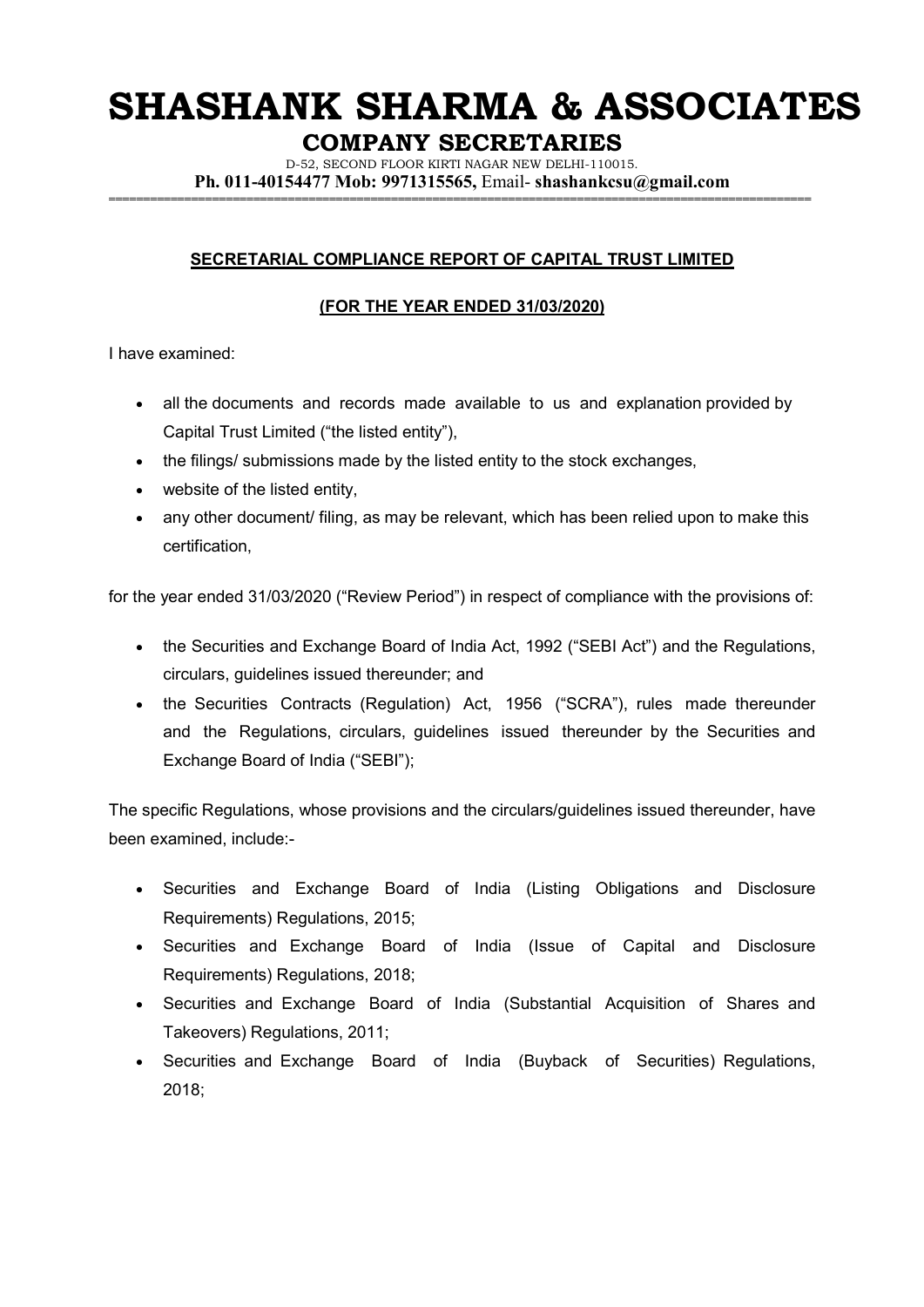# **SHASHANK SHARMA & ASSOCIATES**

### **COMPANY SECRETARIES**

D-52, SECOND FLOOR KIRTI NAGAR NEW DELHI-110015. **Ph. 011-40154477 Mob: 9971315565,** Email- **shashankcsu@gmail.com** 

- **======================================================================================================** • Securities and Exchange Board of India (Share-Based Employee Benefits) Regulations, 2014;
	- Securities and Exchange Board of India (Issue and Listing of Debt Securities) Regulations, 2008;
	- Securities and Exchange Board of India(Issue and Listing of Non-Convertible and Redeemable Preference Shares) Regulations,2013;
	- Securities and Exchange Board of India (Prohibition of Insider Trading) Regulations, 2015;

and circulars/ guidelines issued thereunder;

and based on the above examination, I hereby report that during the Review Period:

• The listed entity has complied with the provisions of the above Regulations and circulars/guidelines issued thereunder, except in respect of matters specified below:-

| Sr.No      | Compliance<br>Requirement<br>(Regulations/ circulars<br>/ guidelines including<br>specific clause) | <b>Deviations</b> | Observations/ Remarks of the<br><b>Practicing Company Secretary</b> |
|------------|----------------------------------------------------------------------------------------------------|-------------------|---------------------------------------------------------------------|
| <b>NIL</b> |                                                                                                    |                   |                                                                     |

- The listed entity has maintained proper records under the provisions of the above Regulations and circulars/ guidelines issued thereunder in so far as it appears from my/our examination of those records.
- The following are the details of actions taken against the listed entity/ its promoters/ directors/ material subsidiaries either by SEBI or by Stock Exchanges (including under the Standard Operating Procedures issued by SEBI through various circulars)under the aforesaid Acts/ Regulations and circulars/ guidelines issued thereunder: